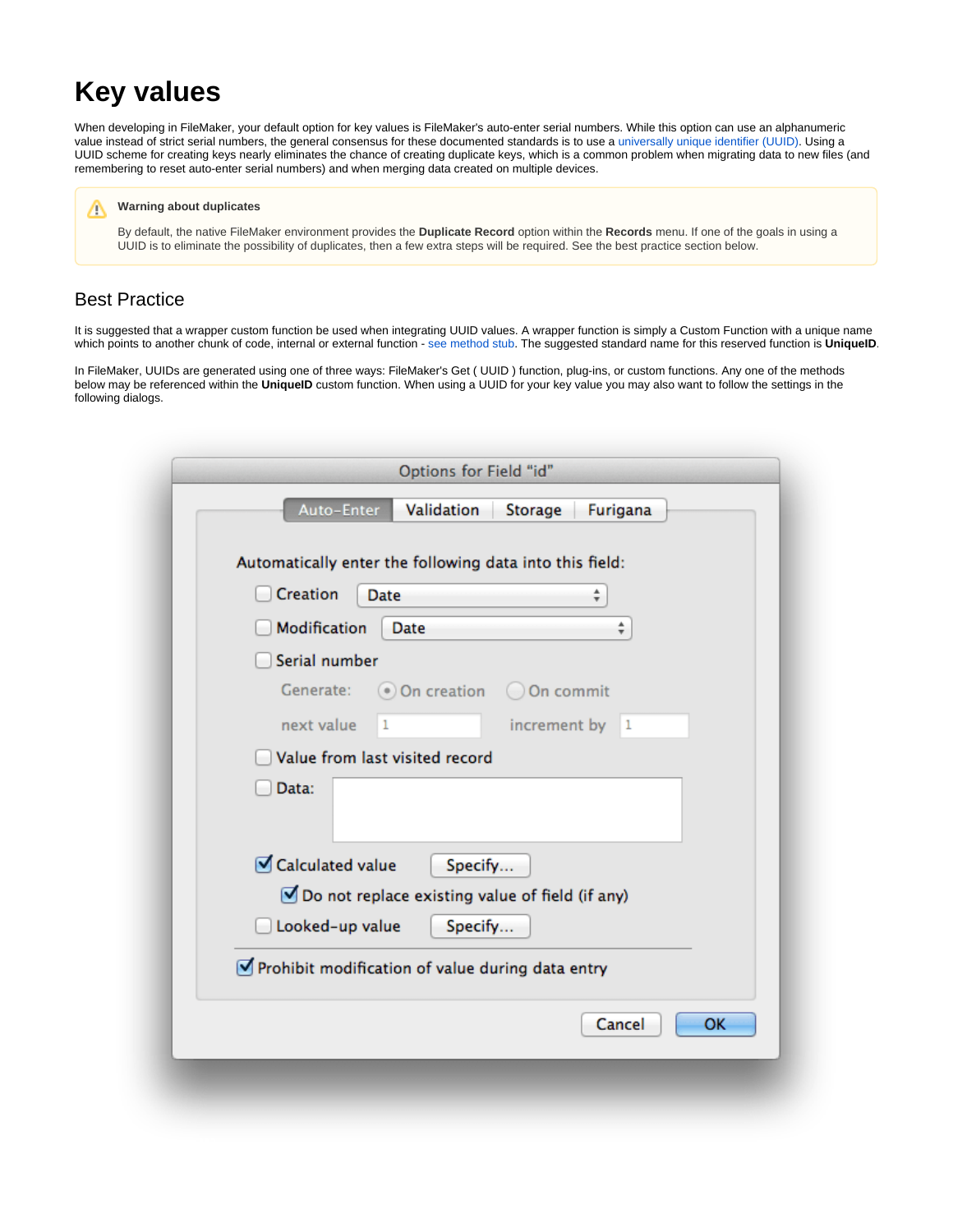In the above image the Calculated value is using the suggested **UniqueID** custom function. The option of "Do not replace..." is checked to prevent the replacement of the original value used. The "Prohibit modification..." option is set to prevent any accidental changes to the key value (should it be exposed to the end user - which is not suggested).

| Validation<br>Auto-Enter<br>Storage<br>Furigana              |     |
|--------------------------------------------------------------|-----|
| Validate data in this field:                                 |     |
| Only during data entry<br>$\odot$ Always                     |     |
| Allow user to override during data entry                     |     |
| Require:                                                     |     |
| Strict data type:<br><b>Numeric Only</b><br>÷                |     |
| Unique value<br><b>Existing value</b><br>Not empty           |     |
| Member of value list:<br><no defined="" lists=""><br/>÷</no> |     |
| In range:<br>to                                              |     |
| Validated by calculation<br>Specify                          |     |
| Maximum number of characters<br>$\overline{1}$               |     |
| Display custom message if validation fails                   |     |
|                                                              |     |
|                                                              |     |
|                                                              |     |
|                                                              |     |
| Cancel                                                       | OK. |

The validation options for the **id** key field have been set to require a "Unique value" and to **ALWAYS** validate by unchecking the "Allow user to override..." and changing the default setting of "Only during data entry". Leaving the "Not empty" option unchecked is optional as the auto-enter nature of the field implies that a value will be inserted (even when using ODBC). By setting these options, any action, either by the user or via scripted alteration, if a duplicate key is used, the file will prompt for record reversion. This type of setup compels the solution developer to ensure the uniqueness and canonical state of the key field. Features, such as the **OnObjectValidate** script trigger and using **File > Manage > Custom Menus...** (e.g. removing the Duplicate Record menu item) are methods one can employ to achieve the desired goal.

# Supporting Record Duplication

By far, the most ensured way of avoiding any possible duplicate ID values is to use the settings above. Of course, FileMaker's validation will always catch any duplicates based on the "Unique value" validation. The method of supporting the creation of duplicate records, or cloning, is typically best handled via an OnRecordCommit layout trigger and through the use of a scripted process.

It is ALWAYS suggested that record cloning be managed via a script within the user interface. However, using a script trigger is inherently tied into the user interface and is layout or object specific. If a lower level method of duplication support is required then the following modifications may accomodate this.